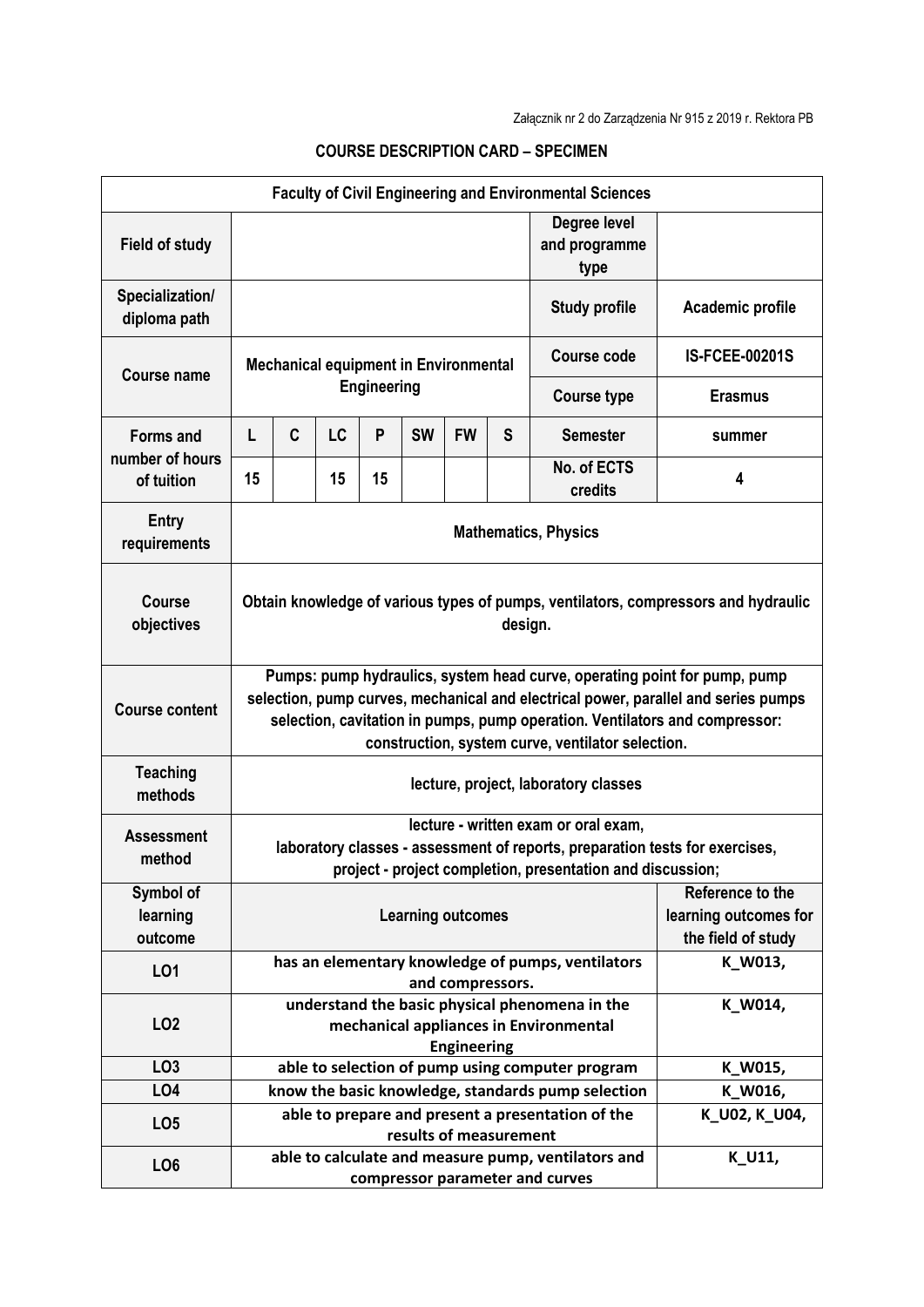| LO <sub>7</sub>                                                         | use the hygiene and safety at work                                                                                                                                                 | K_U12,                           |      |  |  |  |  |  |  |
|-------------------------------------------------------------------------|------------------------------------------------------------------------------------------------------------------------------------------------------------------------------------|----------------------------------|------|--|--|--|--|--|--|
| LO <sub>8</sub>                                                         | able to work independently and in a team                                                                                                                                           | <b>K K04</b>                     |      |  |  |  |  |  |  |
| Symbol of                                                               |                                                                                                                                                                                    | Type of tuition during           |      |  |  |  |  |  |  |
| learning                                                                | Methods of assessing the learning outcomes                                                                                                                                         | which the outcome is             |      |  |  |  |  |  |  |
| outcome                                                                 |                                                                                                                                                                                    |                                  |      |  |  |  |  |  |  |
| LO1                                                                     | written exam and test from lecture and laboratory<br>classes                                                                                                                       | L, LC                            |      |  |  |  |  |  |  |
| LO <sub>2</sub>                                                         | written exam and test from lecture and laboratory<br>classes                                                                                                                       | L, LC                            |      |  |  |  |  |  |  |
| LO <sub>3</sub>                                                         | report from project                                                                                                                                                                |                                  | P    |  |  |  |  |  |  |
| LO4                                                                     | report from project                                                                                                                                                                | P                                |      |  |  |  |  |  |  |
| LO <sub>5</sub>                                                         | report from laboratory classes                                                                                                                                                     | LC                               |      |  |  |  |  |  |  |
| LO <sub>6</sub>                                                         | report from laboratory classes                                                                                                                                                     | LC                               |      |  |  |  |  |  |  |
| LO <sub>7</sub>                                                         | observation of students working during the laboratory<br>classes                                                                                                                   | LC                               |      |  |  |  |  |  |  |
| LO <sub>8</sub>                                                         | observation of students working during the laboratory<br>classes                                                                                                                   | LC                               |      |  |  |  |  |  |  |
|                                                                         | No. of hours                                                                                                                                                                       |                                  |      |  |  |  |  |  |  |
|                                                                         | lecture attendance                                                                                                                                                                 | 15h                              |      |  |  |  |  |  |  |
| <b>Calculation</b>                                                      | participation in classes, laboratory classes, etc.                                                                                                                                 | 30h                              |      |  |  |  |  |  |  |
|                                                                         | preparation for raport laboratory classes, project                                                                                                                                 | 15h                              |      |  |  |  |  |  |  |
|                                                                         | working on projects, reports, etc.                                                                                                                                                 | <b>15h</b>                       |      |  |  |  |  |  |  |
|                                                                         | participation in student-teacher sessions related to the<br>project/ laboratory classes                                                                                            | 20h                              |      |  |  |  |  |  |  |
|                                                                         | implementation of project tasks                                                                                                                                                    | 5 <sub>h</sub>                   |      |  |  |  |  |  |  |
|                                                                         | preparation for and participation in exams/tests                                                                                                                                   | <b>10h</b>                       |      |  |  |  |  |  |  |
|                                                                         | <b>TOTAL:</b>                                                                                                                                                                      |                                  | 110h |  |  |  |  |  |  |
|                                                                         | <b>HOURS</b>                                                                                                                                                                       | No. of<br><b>ECTS</b><br>credits |      |  |  |  |  |  |  |
| Student workload - activities that require direct teacher participation | 65                                                                                                                                                                                 | $\mathbf 2$                      |      |  |  |  |  |  |  |
|                                                                         | 45                                                                                                                                                                                 | $\overline{2}$                   |      |  |  |  |  |  |  |
| <b>Basic references</b>                                                 | Karassik I., Messina J., Cooper P., Heald Ch., Pump Handbook 4th<br>1.<br>Edition, 2008<br>2. Sulzer Pumps, Centrifugal Pump Handbook 3rd Edition, Butterworth-<br>Heinemann, 2010 |                                  |      |  |  |  |  |  |  |
|                                                                         | Pelikan B.: The Pump Book, 2010<br>3.                                                                                                                                              |                                  |      |  |  |  |  |  |  |
| <b>Supplementary</b><br>references                                      | Robert X. Perez., Operator's Guide to Centrifugal Pumps, 2008<br>1.                                                                                                                |                                  |      |  |  |  |  |  |  |
|                                                                         | Tyler G. Hicks, Handbook of Mechanical Engineering Calculations, Second<br>2.<br>Edition, McGraw-Hill Education, 2006                                                              |                                  |      |  |  |  |  |  |  |
|                                                                         | Chadwick A., Morfett J., Borthwick M., Hydraulics in Civil and Environmental<br>3.                                                                                                 |                                  |      |  |  |  |  |  |  |
|                                                                         | <b>Engineering 5th Edition, CRC Press, 2013</b>                                                                                                                                    |                                  |      |  |  |  |  |  |  |
| Organisational                                                          |                                                                                                                                                                                    |                                  |      |  |  |  |  |  |  |
| unit conducting                                                         | <b>HVAC Department</b>                                                                                                                                                             | Date of issuing the              |      |  |  |  |  |  |  |
| the course                                                              | programme                                                                                                                                                                          |                                  |      |  |  |  |  |  |  |
| Author of the                                                           | dr inż. Tomasz Teleszewski                                                                                                                                                         | 18.02.2020                       |      |  |  |  |  |  |  |